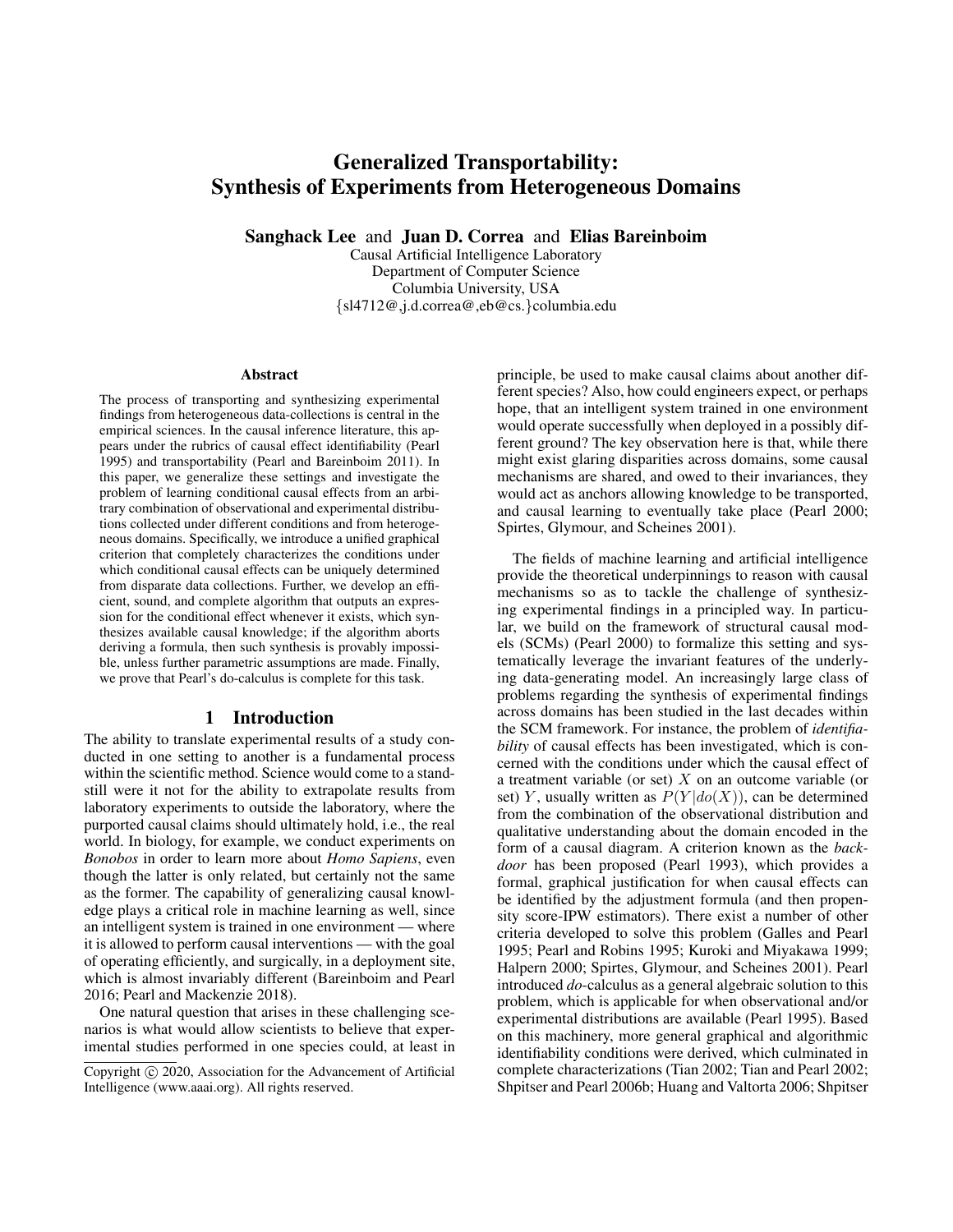and Pearl 2006a; Bareinboim and Pearl 2012a; Pearl 2015; Lee, Correa, and Bareinboim 2019).

More recently, the problem of generalizing causal distributions across heterogeneous domains<sup>1</sup> has been formalized within the SCM framework, which appeared under the rubric of *transportability* (Pearl and Bareinboim 2011). Transportability has initially considered whether experiments coming from a *source* domain can be leveraged to answer a query in a *target* domain, where the two domains differ in some of their mechanisms (Bareinboim and Pearl 2012b). The transportability setting has then been generalized to allow multiple source domains, different set of manipulable variables per domain, or both (Bareinboim and Pearl 2014). Transportability has been used in a number of more applied settings, e.g., (Westreich and Edwards 2015; Westreich et al. 2017; Lesko et al. 2017; Keiding and Louis 2018; Zhou et al. 2018); see also (Pearl and Mackenzie 2018; Pearl and Bareinboim 2019).

Despite the many advances achieved in this literature in the last decade, each work addressed one of the following aspects:<sup>2</sup>1. (conditional) a causal query can be of a *conditional* interventional probability instead of only marginal; 2. (specification) available data can be of an *arbitrary collection* of observational and experimental distributions instead of a restricted class (e.g., all combinations of experiments); and 3. (heterogeneity) the data can come from a number of *heterogeneous* domains.

The goal of this paper is to account for these three aspects simultaneously and ultimately provide a solution to the most general version of transportability. Cohesively combining the disparate machinery (e.g., concepts, conditions, algorithms) developed for these different instances of the transportability problem turns out to be a challenging task since they capture different aspects of the problem and operate at distinct levels of abstraction; the main goal of this paper, technically speaking, will be to put these results together under a general, unifying umbrella. Specifically, our contributions are as follows: (1) We derive a unified, sufficient, and necessary graphical criterion for determining whether conditional interventional distributions (including unconditional and observational distributions) in a target domain can be uniquely determined from a set of observational and experimental distributions spread throughout heterogeneous domains; (2) We develop a sound and complete algorithm for this problem. We then prove that the *do*-calculus is complete for the task of general transportability.

#### 1.1 Preliminaries

We use uppercase letters for variables and lowercase for the corresponding values. We denote by  $\mathfrak{X}_V$  the state space of V where  $v \in \mathfrak{X}_V$ . A bold letter represents a set. Calligraphic

letters are for mathematical structures such as graphs and models. We use familial notation for relationships among vertices in a graph:  $Pa(\cdot), An(\cdot)$ , and  $De(\cdot)$  represent parents, ancestors, and descendants of variables (including its argument as well). In this paper, we are interested in graphs, induced from a SCM (to be defined formally), with both directed and bidirected edges. The *root set* of a graph is a set of vertices with no outgoing edge. Given a graph  $G$ , we use V to represent the set of vertices in  $G$  in the current scope if no ambiguity arises. Otherwise, we denote by  $V(G')$  the set of observed variables in  $\mathcal{G}'$ . We denote by  $\mathcal{G}[\mathbf{W}]$  a subgraph induced on  $G$  by W, which consists of W and edges among them. We define  $\mathcal{G} \setminus \mathbf{Z}$  as  $\mathcal{G}[\mathbf{V} \setminus \mathbf{Z}]$ . We denote by  $\mathcal{G}_{\overline{\mathbf{X}}}$  and  $\mathcal{G}_{\mathbf{X}}$  edge-subgraphs of  $\mathcal G$  with incoming edges onto  $\hat{\textbf{X}}$  and outgoing edges from **X**, respectively, removed. We adopt set-related symbols for graphs, e.g.,  $\mathcal{G}' \subseteq \mathcal{G}$  denotes  $\mathcal{G}'$  being a subgraph of  $\mathcal{G}$ , or  $\tilde{\mathcal{T}} \cup \mathcal{H}$  stands for the union of two graphs  $T$  and  $H$ .

As mentioned, we use the language of SCMs (Pearl 2000, Ch. 7) as our basic semantical framework, which allows us to represent observational and interventional distributions as well as different domains. Formally, a tuple  $\langle U, V, F, P(U) \rangle$  defines a SCM M where i) U is a set of unobserved variables; ii)  $V$  is a set of observed variables; iii) **F** is a set of deterministic functions  $\{f_V\}_{V \in \mathbf{V}}$  for observed variables, e.g.,  $v \leftarrow f_V(\mathbf{pa}_V, \mathbf{u}_V)$  where  $\mathbf{PA}_V \subseteq \mathbf{V} \setminus \{V\}$ and  $U_V \subseteq U$ ; and iv)  $P(U)$  is a joint probability distribution over  $U$ . Intervening on  $X$  by fixing it to  $x$ , denoted by  $do(X = x) = do(x)$ , in M creates a submodel  $\mathcal{M}_{\mathbf{x}} = \langle \mathbf{U}, \mathbf{V}, \mathbf{F}_{\mathbf{x}}, P(\mathbf{U}) \rangle$  where  $\mathbf{F}_{\mathbf{x}}$  is F with  $f_X$  replaced by a constant x for every  $X \in \mathbf{X}$ . The submodel  $\mathcal{M}_{\mathbf{x}}$  induces an interventional distribution  $P_x$ , which is also denoted by  $P(\cdot | do(\mathbf{x}))$ . A SCM induces a causal diagram where its vertices correspond to V, directed edges represent functional relationships as specified in F, and each of bidirected edges portrays the existence of an unobserved confounder (UC) between the two vertices pointed by the edge. We will make extensive use of the *do*-calculus, which is a set of three rules that allow one to reason about invariances across observational and experimental distributions. For all the proofs and appendices, please refer to the full technical report (Lee, Correa, and Bareinboim 2020).

#### 2 Towards General Transportability

In this section, we formalize the notion of general transportability and introduce some basic results. In particular, we will consider heterogeneous domains (i.e., environments, studies, or populations)  $\Pi = {\pi^1, \pi^2, \dots, \pi^n}$ , where each associates with a SCM compatible with a common causal diagram G. We fix  $\pi^1$  as a *target* domain in which we are interested in answering a causal query, and others are *source* domains. Through out this paper, let  $* = 1$  to emphasize the target domain, e.g.,  $\pi^*$  or  $P^*$ . The distributions under  $do(\mathbf{x})$  associated with  $\pi^i$  will be denoted by  $P^i_{\mathbf{x}}$ . Following the construction in (Bareinboim and Pearl 2012b), we formally characterize structural heterogeneity across domains:

**Definition 1** (Domain Discrepancy). Let  $\pi^a$  and  $\pi^b$  be domains associated, respectively, with SCMs  $\mathcal{M}^a$  and  $\mathcal{M}^b$ 

<sup>&</sup>lt;sup>1</sup>A number of special cases of this general treatment has been studied in the literature in the empirical sciences, including external validity (Campbell and Stanley 1963; Manski 2007), meta-analysis (Hedges and Olkin 1985), quasi-experiment (Shadish, Cook, and Campbell 2002), or heterogeneity (Morgan and Winship 2007).

<sup>&</sup>lt;sup>2</sup>While it lies outside the scope of this paper to provide a survey of this body of literature, for the sake of clarity, we provide a short summary of the relationship of its main settings in Appendix.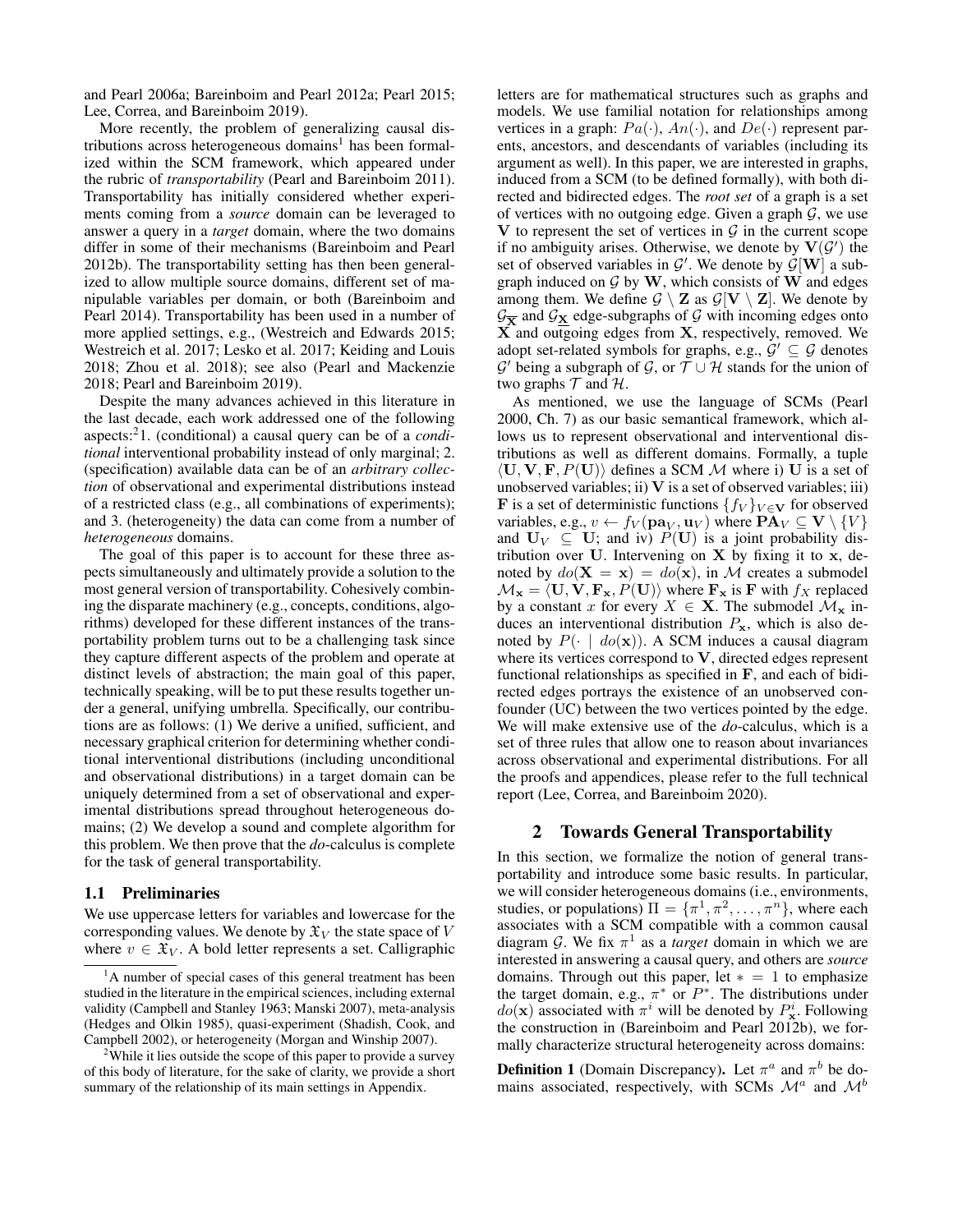

Figure 1: Causal graphs colored to depict the discrepancies between (a) a target domain and (b,c) two source domains where  $\Delta = \{\emptyset, \{X, Y\}, \{X\}\}\$ , which induces  $S =$  $\{S_X, S_Y\}$  where  $S^2 = \{S_X, S_Y\}$  and  $S^3 = \{S_X\}$  and (d) a selection diagram  $\mathcal{G}^{\Delta}$ .

conforming to a causal diagram  $\mathcal{G}$ . We denote by  $\Delta^{a,b} \subseteq \mathbf{V}$ a set of variables such that, for every  $V \in \Delta^{a,b}$ , there might exist a discrepancy; either  $f_V^a \neq f_V^b$  or  $P^a(\mathbf{U}_V) \neq$  $P^b(\mathbf{U}_V).$ 

Further, the differences between the target and each of the source domains is represented in  $\mathcal{G}$ :

Definition 2 (Selection Diagram). Given a collection of domain discrepancies  $\Delta = {\Delta^{*,i}}_{i=1}^n$  with regard to  $\mathcal{G} =$  $\langle \mathbf{V}, \mathbf{E} \rangle$ , let  $\mathbf{\hat{S}} = \{ S_V \mid \exists_{i=1}^n V \in \Delta^{*,i} \}$  be *selection variables*. Then, a *selection diagram* G<sup>∆</sup> is defined as a graph  $\langle {\bf V} \cup {\bf S}, {\bf E} \cup \{S_V \rightarrow V\}_{S_V \in {\bf S}} \rangle.$ 

We shorten  $\Delta^{*,i}$  as  $\Delta^i$  to represent the differences between the target and each source domain. We denote domain-specific selection variables by  $S^i = \{S_V\}_{V \in \Delta^i}$ , and the rest by  $S^{-i} = S \setminus S^i$ . Selection variables work like switches selecting the domain of interest. The state space of  $S_V \in \mathbf{S}$  is  $\{1\} \cup \{i \mid V \in \Delta^i \in \Delta\}$ . Therefore, a selection diagram can be viewed as the causal diagram for a unifying SCM<sup>3</sup> representing heterogeneous SCMs where  $P_{\mathbf{x}}(\mathbf{y} \mid \mathbf{w}, \mathbf{s}^i = \mathbf{i}, \mathbf{s}^{-i} = \mathbf{1}) = P_{\mathbf{x}}^i(\mathbf{y} \mid \mathbf{w}).$ 

For example, we illustrate in Figs. 1a to 1c a common causal graph  $G$  among three domains with different colors to highlight discrepancies between the target and source domains. This corresponds to  $\mathbf{\Delta} = \{\emptyset, \{X, Y\}, \{X\}\}\,$  which entails the selection diagram  $\mathcal{G}^{\Delta}$  in Fig. 1d. We are now ready to define the most general transportability instance that will be investigated in this paper, namely:

**Definition 3** (g-Transportability). Let  $\mathcal{G}^{\Delta}$  be a selection diagram relative to domains  $\Pi = {\pi^{i}}_{i=1}^{n}$  with a target domain  $\pi^*$ . Let  $\mathbb{Z} = {\mathbb{Z}^i}_{i=1}^n$  be a specification of available experiments, where  $\mathbb{Z}^i$  is the collection of sets of variables for  $\pi^i$  in which experiments on each set of variables  $\mathbf{Z} \in \mathbb{Z}^i$ can be conducted. Given disjoint sets of variables  $X, Y$ , and W, the conditional causal effect  $P^*_{\mathbf{x}}(\mathbf{y}|\mathbf{w})$  is said to be g-

transportable given  $\langle \mathcal{G}^{\Delta}, \mathbb{Z} \rangle$  if  $P_{\mathbf{x}}^{*}(\mathbf{y}|\mathbf{w})$  is uniquely computable from  $\mathbb{P}_{\mathbb{Z}}^{\Pi} = \{ P_{\mathbf{z}}^i \mid \mathbf{z} \in \mathbf{\hat{x}_Z}, \mathbf{Z} \in \mathbb{Z}^i \in \mathbb{Z} \}$  in any collection of models that induce  $\mathcal{G}^{\Delta}$ .

The problem can be seen as asking about the existence of a functor g that outputs a universal formula given  $\langle \mathcal{G}^{\Delta}, \mathbb{Z} \rangle$ , which takes  $\mathbb{P}_{\mathbb{Z}}^{\Pi}$  and returns  $P_{\mathbf{x}}^*(\mathbf{y} \mid \mathbf{w})$ , i.e.,  $\exists_g P_{\mathbf{x}}^*(\mathbf{y} \mid \mathbf{w}) =$  $g(\mathcal{G}^{\mathbf{\Delta}}, \mathbb{Z})(\mathbb{P}_{\mathbb{Z}}^{\Pi})$ . Again, considering the selection diagram in Fig. 1d with  $\mathbb{Z} = {\emptyset, {\{Y\}\}, {\{\{X\}\}\}\}\}\$ , we can derive

$$
P_x^*(y|w) = \frac{P_x^*(y, w)}{P_x^*(w)} = \frac{P_x^3(y, w)}{P_x^*(w)} = \frac{P_x^3(y, w)}{P_y^2(w)} \tag{1}
$$

To witness, note that the first equality follows from the definition of conditional probability, the second one is due to the irrelevance of the different X mechanisms between  $\pi^*$  and  $\pi^3$  under  $do(x)$ , and the last one is based on Rule 3 (removing  $do(x)$  and adding  $do(y)$ ) together with W being indifferent to the disparities on  $f_X$  and  $f_Y$  between  $\pi^*$  and  $\pi^2$ . The following lemma provides a way to determine whether a query  $P_{\mathbf{x}}^*(\mathbf{y}|\mathbf{w})$  is g-transportable given  $\langle \mathcal{G}^{\mathbf{\Delta}}, \mathbb{Z} \rangle$  based on the selection diagram.

**Lemma 1.** A causal effect  $P_{\mathbf{x}}^*(\mathbf{y}|\mathbf{w})$  is g-transportable with *respect to*  $\langle \mathcal{G}^{\Delta}, \mathbb{Z} \rangle$  *if the expression*  $P_{\mathbf{x}}(\mathbf{y}|\mathbf{w}, \mathbf{S})$  *is reducible* to an expression in which every term of the form  $P_{\bf a}({\bf b}|{\bf c},{\bf S}')$ *satisfies*  $(S \setminus S' \perp \perp B \mid C)$  *in*  $\mathcal{G}^{\Delta} \setminus A$ ,  $S^i \cap S' = \emptyset$ *, and*  $\mathbf{A} \in \mathbb{Z}^i$  for some domain  $\pi^i \in \Pi$ .

*Proof.* The condition implies that  $P_x(y|\mathbf{w}, \mathbf{s}=\mathbf{1})$ can be written as an expression with terms, e.g.  $P_{\bf a}({\bf b}|{\bf c},{\bf s}'={\bf 1})$ , and further entails that  $P_{\bf a}({\bf b}|{\bf c},{\bf s}'={\bf 1}) =$  $P_{\bf a}({\bf b}|{\bf c},{\bf s}^{-i}={\bf 1},{\bf s}^{i}={\bf i}) = P_{\bf a}^{i}({\bf b}|{\bf c})$  for any  $\pi^{i}$  such that  $\mathbf{S}^i \cap \mathbf{S}' = \emptyset$ . Since  $P_{\mathbf{a}}^i \in \mathbb{P}_{\mathbb{Z}}^{\Pi'}$ , the expression uniquely computes  $P_{\mathbf{x}}^*(\mathbf{y}|\mathbf{w})$  with  $\mathbb{P}_{\mathbb{Z}}^{\Pi}$ .

The previous example in Eq. (1) on Fig. 1 can be rewritten by explicitly employing the selection variables to articulate the applications of *do*-calculus and axioms of probability:

$$
P_x(y|w, \mathbf{S}) = \frac{P_x(y, w|\mathbf{S})}{P_x(w|\mathbf{S})} = \frac{P_x(y, w|S_Y)}{P_x(w)} = \frac{P_x^3(y, w)}{P_y^2(w)}
$$

For instance,  $P_x(y, w | S_Y) = P_x^3(y, w)$  due to  $\{S_Y\} \subseteq$  ${\bf S}^{-3} = \{S_X, S_Y\} \setminus \{S_X\}$ . We next characterize non-gtransportability of a conditional causal effect:

**Lemma 2.** *A causal effect*  $P$ <sup>∗</sup>**x**(**y**|**w**) *is not g-transportable* with respect to  $\langle \mathcal{G}^{\Delta}, \mathbb{Z} \rangle$ , if there exist two SCMs compati*ble with* G<sup>∆</sup> *where both agree on* P Π <sup>Z</sup> *while disagreeing on*  $P_{\mathbf{x}}^*(\mathbf{y}|\mathbf{w})$ .

*Proof.* Having two different values for the query  $P_{\mathbf{x}}^*(\mathbf{y}|\mathbf{w})$ rules out the existence of a valid function mapping from  $\langle \mathcal{G}^{\Delta}, \mathbb{Z} \rangle$  to the conditional causal effect. П

The conditional causal effect  $P_x^*(y|w)$  shown in Fig. 1 would not be g-transportable if  $\pi^3$  associates with an observational distribution without an experiment on  $X$ , i.e.,  $\mathbb{Z}^3 = \{\emptyset\}$ ; or if its mechanism on W disagrees with  $\pi^*$ , i.e.,  $\Delta^{3} = \{W\}$ . We will provide a graphical criterion for the non-g-transportability of a query in Sec. 3 based on Lemma 2, and devise a sound and complete algorithm for the problem of g-transportability in Sec. 4 grounded on Lemma 1 and the results in Sec. 3.

<sup>&</sup>lt;sup>3</sup>One can construct a SCM  $\mathcal{M}$  =  $\langle \cup_i \mathbf{U}^i, \mathbf{V} \ \cup$  $(\mathbf{S}, \mathbf{F}, \prod_i P^i(\mathbf{U}^i))$  where **F** is the same as the one in  $\mathcal{M}^1$ except  $X \in V$  such that  $S_X \in S$ . For such a variable X, adopt  $X = f_X^{S_X}(\mathbf{PA}_X, \mathbf{U}_X^{S_X})$ , which selects the given domain's function as specified by  $S_X$ .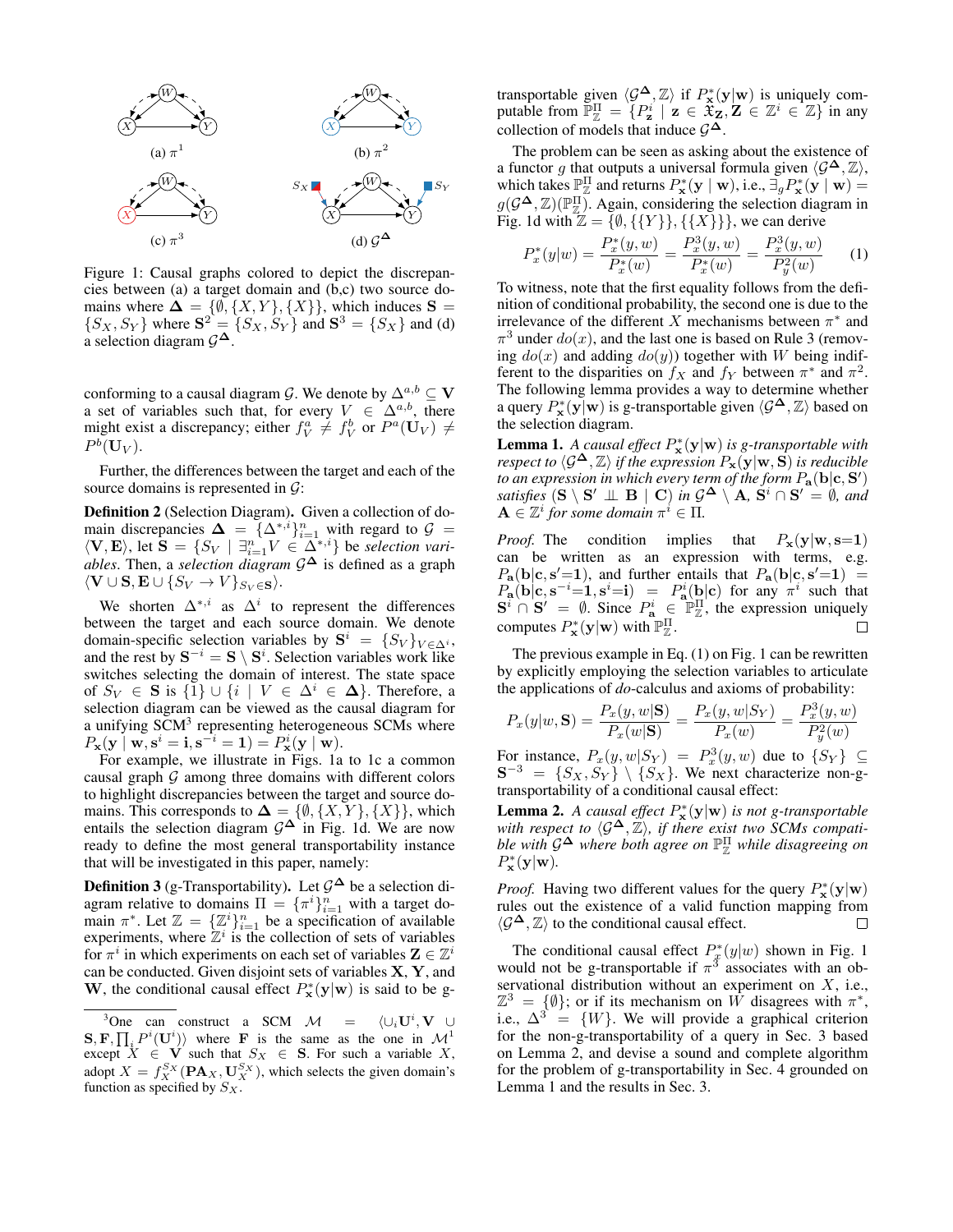# 3 A Graphical Criterion for Non-g-transportability

We present a graphical criterion which can tell whether, a conditional causal effect is not g-transportable. We first examine the case of an unconditional causal effect (Sec. 3.1). The results established for the unconditional case are foundational in investigating the conditional one (Sec. 3.2).

# 3.1 Non-g-transportability of an Unconditional Interventional Distribution

We investigate a graphical characterization of non-gtransportability of an unconditional causal effect given  $\langle \mathcal{G}^{\Delta}, \mathbb{Z} \rangle$ . We formally introduce essential notions devised in the identifiability literature (Tian and Pearl 2002; Shpitser and Pearl 2006b) with slight revisions. A subgraph of  $G$  is called a *C-component* (Tian 2002; Tian and Pearl 2002) if its bidirected edges form a spanning tree over all vertices in the subgraph. A graph  $G$  can be decomposed into a set of maximal C-components. We denote by  $\mathcal{C}(\mathcal{G})$  the decomposition of V with respect to maximal C-components. An R-rooted *C-forest* is a C-component whose root set is R and edges are minimal such that every vertex other than R has one child and bidirected arcs form a spanning tree. A pair of C-forests with an inclusive relationship, often denoted by  $\langle F, F' \rangle$  such that  $F' \subseteq F$ , sharing the same roots is called a *hedge*. If there exists an **R**-rooted hedge  $\langle F, F' \rangle$ in G with  $\mathbf{R} \subseteq An(\mathbf{Y})_{\mathcal{G}\setminus\mathbf{X}}, \mathbf{X} \cap \mathcal{F} \neq \emptyset$ , and  $\mathbf{X} \cap \mathcal{F}' = \emptyset$ , then we say that  $\langle \mathcal{F}, \mathcal{F}' \rangle$  is formed for  $P^*_{\mathbf{x}}(\mathbf{y})$ , which implies that the same effect is not identifiable in  $G$  from  $P$ (Shpitser and Pearl 2006b). For example,  $\mathcal{F}_a$  in Fig. 2b is a  ${Y_1, R, Y_2}$ -rooted C-forest. The subgraph made of this root-set alone is also a  $\{Y_1, R, Y_2\}$ -rooted C-forest. That is, the pair  $\langle \mathcal{F}_a, \mathcal{F}_a[\{Y_1, R, Y_2\}]\rangle$  is a hedge, which is formed for  $P_{x_1}^*(y_1, y_2)$  in  $\mathcal G$  (but not for  $P_{x_1}^*(y_1)$ ).

*Thicket* is a graphical structure which affirms the nonidentifiability of  $P_{\mathbf{x}}^*(\mathbf{y})$  with  $\langle \mathcal{G}^{\{\emptyset\}}, \{\mathbb{Z}^*\}\rangle$  (i.e., a single domain with an arbitrary collection of experiments) (Lee, Correa, and Bareinboim 2019). We introduce the notion of *sthicket*, a generalization of a thicket to a heterogeneous setting by taking selection variables into account:

**Definition 4** (s-Thicket). Given  $\langle \mathcal{G}^{\Delta}, \mathbb{Z} \rangle$ , an s-thicket  $\mathcal{T}$  is a minimal non-empty R-rooted C-component of  $G$  such that for each  $\mathbf{Z} \in \mathbb{Z}^i \in \mathbb{Z}$ , either (a)  $\Delta^i \cap \mathbf{R} \neq \emptyset$ , (b)  $\mathbf{Z} \cap \mathbf{R} \neq \emptyset$ , or (c) there exists  $\mathcal{F} \subseteq \mathcal{T} \setminus \mathbf{Z}$  where  $\langle \mathcal{F}, \mathcal{T}[\mathbf{R}]\rangle$  is a hedge. If  $\mathbf{R} \subseteq An(\mathbf{Y})_{\mathcal{G}\backslash\mathbf{X}}$  and every *hedgelet* of the hedges intersects with **X**, we say an s-thicket  $\mathcal{T}$  is formed for  $P_{\mathbf{x}}^*(\mathbf{y})$  in  $\mathcal{G}^{\Delta}$ with respect to  $\mathbb Z$ .

Definition 5 (hedgelet decomposition). The hedgelet decomposition  $\mathbb{H}(\langle \tilde{\mathcal{F}}, \mathcal{F}' \rangle)$  of a hedge  $\langle \mathcal{F}, \mathcal{F}' \rangle$  is the collection of hedgelets  $\{\mathcal{F}(\mathbf{T})\}_{\mathbf{T}\in\mathcal{C}(\mathcal{F}\backslash\mathcal{F}')}$  where each hedgelet  $\mathcal{F}(\mathbf{T})$  is a subgraph of  $\mathcal{F}$  made of (i)  $\mathcal{F}[\mathbf{V}(\mathcal{F}') \cup \mathbf{T}]$  and (ii)  $\mathcal{F}[De(\mathbf{T})_{\mathcal{F}}]$  without bidirected edges.

An s-thicket is a superimposition of hedges sharing a common root-set, where each hedge is also a superimposition of hedgelets. Intuitively speaking, if we encounter an s-thicket  $\mathcal T$  for  $P_{\mathbf x'}^*(\mathbf y')$  in  $\mathcal G$ , g-transporting  $P_{\mathbf x'}^*(\mathbf r)$ , where

 $X' = X \cap \mathcal{T}$ , is hindered because every existing experimental distribution either (a) exhibits discrepancies, (b) is based on an intervention on the variables we wish to measure, or (c) is not sufficient to pinpoint  $P_{\mathbf{x}'}^*(\mathbf{r})$ . Further,  $P_{\mathbf{x}}^*(\mathbf{y})$ is not g-transportable since the negative result for  $P_{\mathbf{x}}^*(\mathbf{r})$ can be mapped to that for  $P_{\mathbf{x}'}^*(\mathbf{y}')$  where  $\mathbf{Y}' \subseteq \mathbf{Y}$  and  $\mathbf{R} \subseteq An(\hat{\mathbf{Y}}')_{\mathcal{G}\setminus\mathbf{X}}.$ 

Consider, for example, the causal graph  $G$  in Fig. 2a where  $\Delta = \{\emptyset, \{B\}\}\$ and  $\mathbb{Z} = \{\{\{C\}\}, \{\{X_1\}, \{X_3, R\}\}\}\$ .  $\mathcal{G}$ without  $R \to Y_2$  is an s-thicket for  $P^*_{\mathbf{x}}(\mathbf{y})$  with respect to  $\langle \mathcal{G}^{\mathbf{\Delta}}, \mathbb{Z} \rangle$ . First, an experiment on  $\{X_3, R\}$  matches (b) in Def. 4. Since the other two experiments do not match (a) nor (b) in Def. 4, there should be two hedges which do not intersect with  $C$  and  $X_1$ , respectively (Fig. 2b and Fig. 2c). The former, which disjoints with  $\{C\}$ , is also its only hedgelet. The latter, which does not contain  $\{X_1\}$ , is composed of two hedgelets based on the C-component decomposition of its top (i.e., the subgraph induced by removing its rootset)  $\mathcal{C}(\mathcal{F}_{b}[\{B, C, D, X_2, X_3\}]) = \{\{B, C, X_3\}, \{D, X_2\}\}.$ Now, we formally establish a connection between an sthicket and the non-g-transportability of a query:

**Lemma 3.** With respect to  $\mathcal{G}^{\mathbf{\Delta}}$  and  $\mathbb{Z}$ , a causal effect  $P_{\mathbf{x}}^{*}(\mathbf{y})$ *is not g-transportable if there exists an s-thicket* T *formed for the causal effect.*

*Proof sketch.* Treating multiple domains as if they are *homogeneous*, the existence of  $T$  entails the existence of two models witnessing the non-g-transportability of  $P_{\mathbf{x}'}^*(\mathbf{r})$ , for some  $X' \subseteq X$ , from  $\mathcal{G}^{\{\emptyset\}}$  and  $\{\bigcup_i \mathbb{Z}^i\}$  (Lee, Correa, and Bareinboim 2019). However, the same models will not necessarily agree on some of distributions available in source domains. We incorporate selection variables into the parametrization to make the two models agree on  $\mathbb{P}_{\mathbb{Z}}^{\Pi}$  while still disagreeing on  $P_{\mathbf{x}'}^*(\mathbf{r})$ . The parametrization (Lee, Correa, and Bareinboim 2019) is designed to produce the same distributions for the two models if at least one  $R \in \mathbf{R}$  becomes independent to the UCs among R, which isn't the case for  $do(x)$ . We modify each function for  $R \in \mathbf{R}$  to return 0 when  $S_R \neq 1.4$  Consequently, the two models witness the non-g-transportability of  $P_{\mathbf{x}'}^*(\mathbf{r})$ , and the result will entail the same for  $P_{\mathbf{x}'}^*(\mathbf{y}')$  in  $\mathcal{T}'$ , a graph where  $\mathcal T$  is extended by adding directed paths from  $\mathbf{R}$  to  $\mathbf{Y}' \subseteq \mathbf{Y}$ .

At this point, the non-existence of an s-thicket is a necessary condition for the g-transportability of an unconditional causal effect. In Sec. 4 we will further show that this is sufficient too, by presenting an algorithm that returns a valid formula for the target effect whenever no s-thicket exists (Thm. 3). For the sake of a better presentation of the completeness of the graphical criterion for the conditional case in the next section, we put a corollary below based on Lemma 3 and Thm. 3 in the next section:

**Corollary 1.** With respect to  $\mathcal{G}^{\Delta}$  and  $\mathbb{Z}$ , a causal effect P ∗ x (y) *is not g-transportable if and only if there exists an s-thicket* T *formed for the causal effect.*

 $4$ One can replace the constant 0 to an R-specific unobserved variables, which can be an (un)fair coin.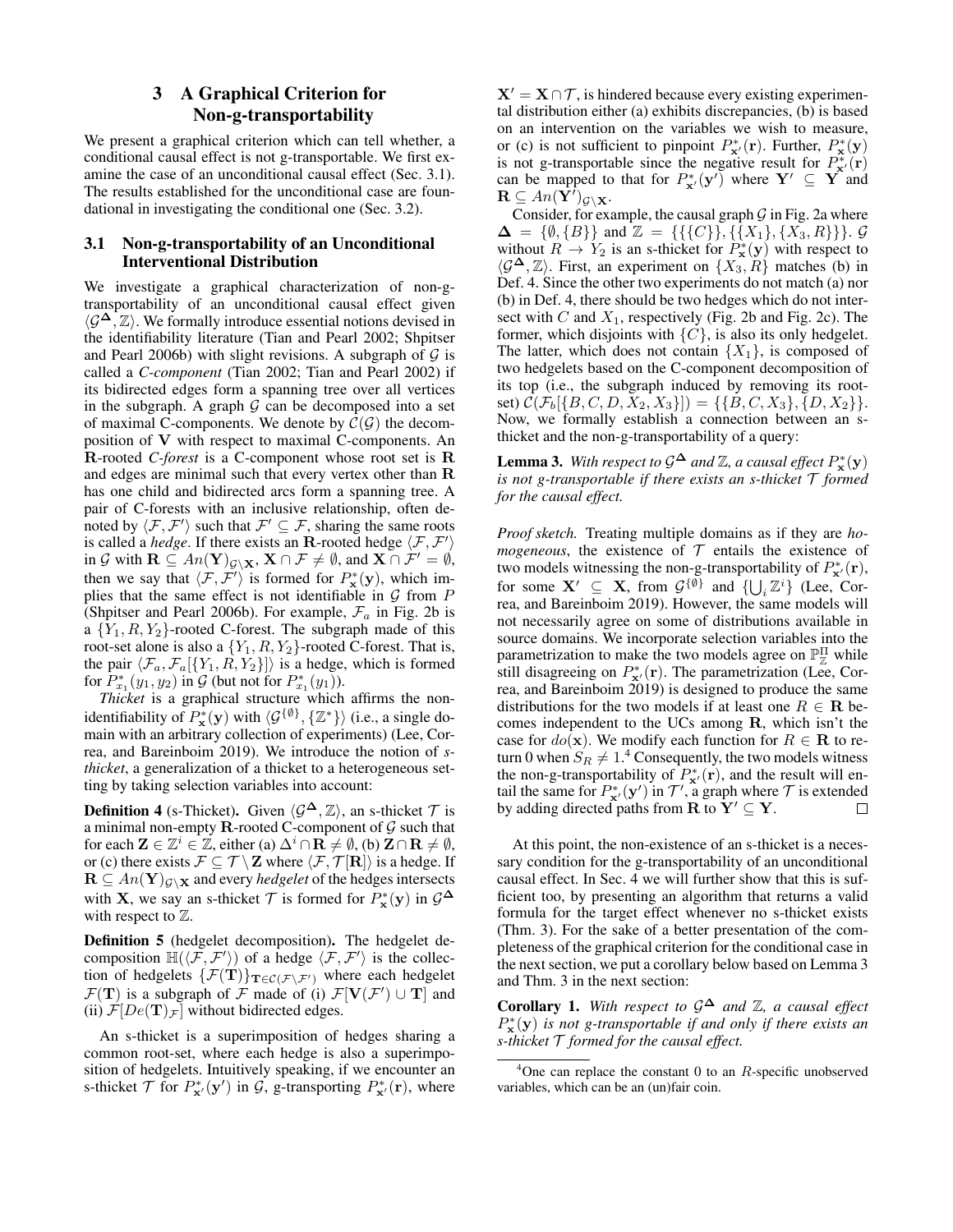

Figure 2: (a) A causal graph G, which, without  $R \to Y_2$ , forms an s-thicket for  $P^*_{\mathbf{x}}(\mathbf{y})$  given  $\Delta = \{\emptyset, \{B\}\}\$ and  $\mathbb{Z} =$  $\{\{\{C\}\}, \{\{X_1\}, \{X_3, R\}\}\}.$  The s-thicket is the superimposition of two hedges (b, c) where the latter further decomposed into two hedgelets (d, e).

## 3.2 Non-g-transportability of a Conditional Interventional Distribution

We proceed to the graphical criterion for the g-transportation of  $\hat{P}_{\mathbf{x}}^*(\mathbf{y}|\mathbf{w})$ . We will assume that the query under consideration is *conditionally minimal* in the sense that there is no  $W \in \mathbf{W}$  such that  $P^*_{\mathbf{x}}(\mathbf{y}|\mathbf{w}) = P^*_{\mathbf{x} \cup \{w\}}(\mathbf{y}|\mathbf{w} \setminus \{w\})$  by virtue of Rule 2 of *do*-calculus. Otherwise, we can repeatedly apply Rule 2 and obtain an equivalent minimal expression  $\hat{P}_{\mathbf{x},\mathbf{w}'}^*(\mathbf{y}|\mathbf{w} \setminus \mathbf{w}')$  (Cor. 1 (Shpitser and Pearl 2006a)). The conditional minimality is graphically translated to the existence of an active backdoor path from each of  $W \in W$ to some  $Y \in \mathbf{Y}$  given  $\mathbf{W} \setminus \{W\}$ . We present a major theoretical result which authorizes the delegation of the characterization of a conditional causal effect to that of an unconditional one:

Theorem 1. *Let every* W∈W *have a backdoor path to* **Y** in  $\mathcal{G}\backslash\mathbf{X}$  active given **W** $\setminus$ {*W*}. A query  $P^*_{\mathbf{x}}(\mathbf{y}|\mathbf{w})$  is g*transportable if and only if*  $P_{\bf x}^{*}({\bf y},{\bf w})$  *is g-transportable with respect to*  $\langle \mathcal{G}^{\Delta}, \mathbb{Z} \rangle$ *.* 

The sufficiency holds true since  $P^*_{\mathbf{x}}(\mathbf{y}|\mathbf{w})$  =  $P_{\mathbf{x}}^{*}(\mathbf{y}, \mathbf{w})/\sum_{\mathbf{y}} P_{\mathbf{x}}^{*}(\mathbf{y}, \mathbf{w})$ . As for the necessity, suppose  $P^*_{\mathbf{x}}(\mathbf{y}, \mathbf{w})$  is not g-transportable. If  $P^*_{\mathbf{x}}(\mathbf{w})$  is g-transportable, then  $P_{\mathbf{x}}^*(\mathbf{y}|\mathbf{w})$  must be non-g-transportable, otherwise a contradiction arises since  $P^*_{\mathbf{x}}(\mathbf{y}, \mathbf{w})$  would be g-transportable as  $P^*_{\mathbf{x}}(\mathbf{y}|\mathbf{w})P^*_{\mathbf{x}}(\mathbf{w})$ . Then, it remains to prove that  $P^*_{\mathbf{x}}(\mathbf{y}|\mathbf{w})$  is not g-transportable whenever  $P^*_{\mathbf{x}}(\mathbf{w})$ is not g-transportable with respect to  $\langle \mathcal{G}^{\Delta}, \mathbb{Z} \rangle$ . Indeed, that is the case, as follows:

**Theorem 2.** Let every  $W \in \mathbf{W}$  have a backdoor path to  $\mathbf{Y}$ *in*  $\mathcal{G} \setminus \mathbf{X}$  *active given*  $\mathbf{W} \setminus \{W\}$ . A query  $P^*_{\mathbf{x}}(\mathbf{y}|\mathbf{w})$  *is not* g-transportable if  $P^*_\mathbf{x}(\mathbf{w})$  is not g-transportable with respect *to*  $\langle \mathcal{G}^{\Delta}, \mathbb{Z} \rangle$ .

*Proof sketch.* Let  $T'$  be a subgraph of  $G$  parametrized to demonstrate the non-g-transportability of  $P_{\mathbf{x}'}^*(\mathbf{w}')$  given  $\langle \mathcal{G}^{\Delta}, \mathbb{Z} \rangle$  (Lemma 3). Pick some  $W \in \mathbf{W}'$  that is also in the root-set of  $\mathcal{T}'$ , and fix a minimal subgraph  $\mathcal{P} \subseteq \mathcal{G} \setminus \mathbf{X}$ witnessing an active backdoor path from W to some  $Y \in Y$ given  $\mathbf{W} \setminus \{W\}$ . P also includes any directed path from an active collider in  $P$  to its descendant in  $W \setminus \{W\}$ . We construct two models for  $\mathcal{T}' \cup \mathcal{P}$  while preserving the mechanisms in Lemma 3. We augment the exclusive-or-based parametrization for variables in  $P$  so that W and Y are correlated given  $(W \cap P) \setminus \{W\}$ . In the augmented models,



Figure 3: A causal diagram  $G$ , and causal diagrams illustrating the phases of a non-g-transportability parametrization for  $P^*_{\mathbf{x}}(y|\mathbf{w})$ . (b) an s-thicket for  $P^*_{\mathbf{x}}(\mathbf{w})$  given  $P^*$ , (c) the s-thicket with an extension in red, and (d) a path-witnessing subgraph (blue) augmented extended s-thicket.

the value of  $W$  is determined as the exclusive-or of two  $Ws$ computed in  $\mathcal{T}'$  and in  $\mathcal{P}$ . The resultant models will disagree on  $P_{\mathbf{x}'}^*(y|\mathbf{w}'')$  where W'' is the subset of W in  $\mathcal{T}' \cup \mathcal{P}$ . Therefore,  $P_{\mathbf{x}}^{*}(\mathbf{y}|\mathbf{w})$  is not g-transportable with respect to  $\langle \mathcal{G}^{\mathbf{\Delta}}, \mathbb{Z} \rangle$ . П

We provide an illustrative example in Fig. 3. For the sake of brevity, we assume a single domain setting with  $P^*$  available. Given a causal graph  $G$  (Fig. 3a) and  $P^*$ , an s-thicket  $\mathcal T$  is formed for  $P^*_{\mathbf x}(\mathbf w)$  (Fig. 3b). Two models are first constructed to disagree on  $P_{\mathbf{x}}^*(v, w_1)$ . Then, the result is mapped to  $P_{\mathbf{x}}^*(\mathbf{w})$  via a graph  $\mathcal{E}$  (red), resulting in a parametrization for  $\mathcal{T}' = \mathcal{T} \cup \mathcal{E}$  (Fig. 3c). Pick  $W_1 \in \mathbf{W}$ , which is the only W in the root set of  $\mathcal{T}'$ , then find a backdoor path to Y given  $W \setminus \{W_1\}$ . The pathwitnessing subgraph  $P \in \mathcal{G}$  is shown in blue (Fig. 3d). A separate parametrization for  $P$  is merged with that for  $T'$ via an exclusive-or on  $W_1$ . Then, the two models disagree on  $P_{\mathbf{x}}^*(y|\mathbf{w})$ .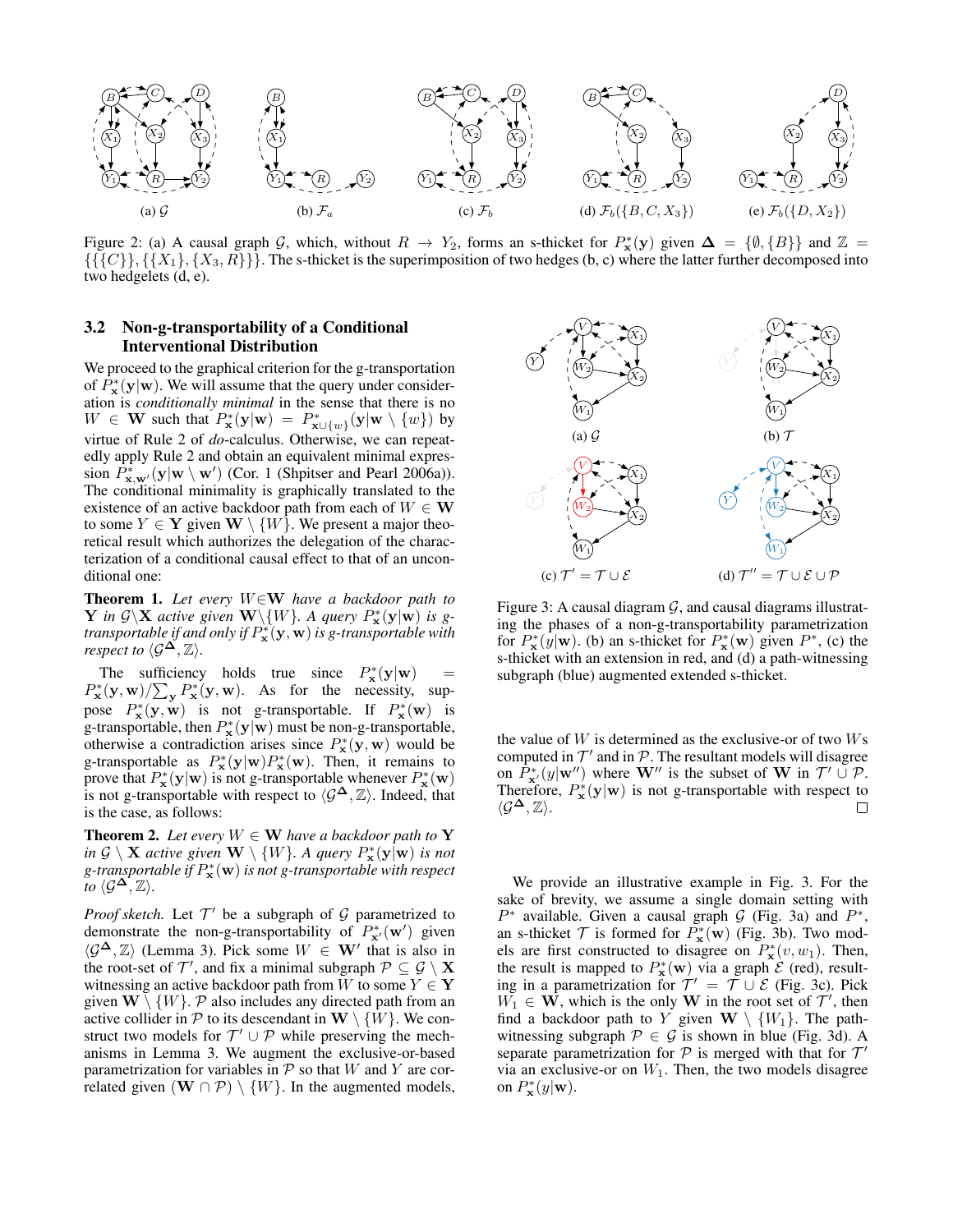Algorithm 1 GTR and GTRU, sound and complete gtransportability algorithms.

1: function GTR(y, x, w,  $\mathcal{G}, \Delta$ ) **input**: y, x, w: values for a query  $P^*_{\mathbf{x}}(\mathbf{y}|\mathbf{w})$ ;  $G$ : causal diagram;  $\Delta$ : domain discrepancies. A specification of available experiments  $\mathbb{Z}$ , and the distributions for those experiments,  $\mathbb{P}_{\mathbb{Z}}^{\Pi}$ , are globally defined.

- **output**: an estimator computing  $P_{\mathbf{x}}^*(\mathbf{y}|\mathbf{w})$ . 2: if  $\exists_{W\in\mathbf{W}}(W\perp\!\!\!\perp \mathbf{Y}\mid \mathbf{W}\setminus\{W\})_{(\mathcal{G}\setminus\mathbf{X})_{\underline{W}}}$  then
- return GTR(y,  $\mathbf{x} \cup \{w\}$ ,  $\mathbf{w} \setminus \{w\}$ ,  $\overline{\mathcal{G}}, \Delta$ ). 3: else

return 
$$
Q/\sum_{\mathbf{y}} Q
$$
 where  $Q \leftarrow \text{GTRU}(\mathbf{y} \cup \mathbf{w}, \mathbf{x}, \mathcal{G}, \Delta)$ .

- 4: function GTRU( $\mathbf{y}, \mathbf{x}, \mathcal{G}, \boldsymbol{\Delta}$ ) **output**: an estimator computing  $P_{\mathbf{x}}^*(\mathbf{y})$ .
- 5: if  $\exists_{\mathbf{Z}\in\mathbb{Z}^i\in\mathbb{Z}}(\mathbf{X}=\mathbf{Z}\cap \mathbf{V})\wedge (\mathbf{S}^i\perp\!\!\!\perp\mathbf{Y})_{\mathcal{G}^{\bm{\Delta}}\setminus\mathbf{X}}$  then return  $P^i_{\mathbf{z} \setminus \mathbf{V}, \mathbf{x}}(\mathbf{y}).$
- 6: if  $(\mathbf{V}' \leftarrow \mathbf{V} \setminus An(\mathbf{Y})_{\mathcal{G}}) \neq \emptyset$  then return GTRU $(\mathbf{y}, \mathbf{x} \setminus \mathbf{V}', \mathcal{G} \setminus \mathbf{V}', \{\Delta^i \setminus \mathbf{V}' \mid \Delta^i \in \mathbf{\Delta}\}).$
- 7: if  $(\mathbf{V}' \leftarrow (\mathbf{V} \setminus \mathbf{X}) \setminus An(\mathbf{Y})_{\mathcal{G}_{\overline{\mathbf{X}}}}) \neq \emptyset$  then return GTRU $(y, x \cup v', \mathcal{G}, \Delta)$ .
- 8: if  $|C(G \setminus X)| > 1$  then return  $\sum_{\mathbf{v} \setminus (\mathbf{y} \cup \mathbf{x})} \prod_{\mathbf{C} \in \mathcal{C}(\mathcal{G} \setminus \mathbf{X})} \text{GTRU}(\mathbf{c}, \mathbf{v} \setminus \mathbf{c}, \mathcal{G}, \mathbf{\Delta}).$
- 9: for  $\pi^i\in\Pi$  such that  $(\mathbf{S}^i\perp\!\!\!\perp\mathbf{Y})_{\mathcal{G}^\boldsymbol{\Delta}\setminus\mathbf{X}},$  for  $\mathbf{Z}\in\mathbb{Z}^i$  such that  $\mathbf{Z} \cap \mathbf{V} \subseteq \mathbf{X}$  do
- 10: return  $\mathsf{ID}(\mathbf{y}, \mathbf{x} \setminus \mathbf{Z}, P^i_{\mathbf{z}\setminus \mathbf{V}, \mathbf{x} \cap \mathbf{Z}}, \mathcal{G} \setminus (\mathbf{Z} \cap \mathbf{X}))$  unless FAIL is returned.
- 11: throw FAIL

# 4 A Sound and Complete Algorithm for g-Transportability

We present GTR (Alg. 1), a sound and complete algorithm capable of solving g-transportability instances, which smoothly and effectively combines ideas underlying in ID, IDC, MZTR, and GID (algorithms in (Shpitser and Pearl 2006b; 2006a; Bareinboim and Pearl 2014; Lee, Correa, and Bareinboim 2019)) and outputs an estimator for a given conditional interventional query  $P_{\mathbf{x}}^*(\mathbf{y}|\mathbf{w})$  in a target domain with respect to  $\langle \mathcal{G}^{\Delta}, \mathbb{Z} \rangle$ , if feasible. The experiment specification  $\overline{\mathbb{Z}}$  and the corresponding distributions  $\mathbb{P}_{\overline{\mathbb{Z}}}^{\Pi}$  are defined globally, and do not change with the specific invocation of the algorithm. In contrast, variables V and selection variables S reflect graph G and discrepancies  $\Delta$ , respectively, relative to the arguments passed to the current execution of the procedure.

We give a line by line description where symbols such as  $\mathcal{G}, \mathbf{V}, \mathbf{X}, \mathbf{Y}, \mathbf{X}$  and W are to be interpreted relative to the current arguments of the algorithm. At Line 2, GTR, recursively transforms the given query using Rule 2 of *do*calculus to guarantee it is conditionally minimal (and satisfies the requirement for Thm. 1). With this guarantee, the algorithm (Line 3) delegates the identification of the query, based on the definition of conditional probability, to GTRU, which handles unconditional queries. Overall, GTRU transforms the given unconditional query and divides the problem into the identification of (simpler) subqueries. Each subproblem is delegated to ID with a distribution  $P_{\mathbf{z}}^{i}$  under some constraints on the domain  $\pi^{i}$  and the experiments on



Figure 4: (a) A selection diagram  $\mathcal{G}^{\Delta}$  where  $\Delta$  $\{\emptyset, \{W_1, Y\}, \{W_2\}\}\$ and  $\mathbb{Z} = \{\emptyset, \{\emptyset\}, \{\{X_2\}\}\}\.$  (b,c,d) Graphs encountered during the execution of GTR to gtransport  $P_{\mathbf{x}}^*(y|\mathbf{w})$ .

 $\mathbf{Z} \in \mathbb{Z}^i$ . Line 5, which is optional, checks whether an available distribution can be used to answer the query directly, i.e.,  $P_{\mathbf{z}}^{i}(\mathbf{y}) = P_{\mathbf{x}}^{*}(\mathbf{y})$ , so as to return an estimator at an early stage. Line 6 narrows the scope of the problem by excluding variables that do not affect Y (Rule 3). Domain discrepancies are updated accordingly, since selection variables outside the scope have no effect on Y. Line 7 maximizes the intervention set, which helps solving the problem, based on Rule 3. Line 8 breaks down the query into queries where Y in each subquery forms a C-component (Tian and Pearl 2002). Line 9 examines whether some experimental distribution  $P_{\mathbf{z}}^i \in \mathbb{P}_{\mathbb{Z}}^{\Pi}$  can be used to identify the query. If valid, GTRU passes the query to ID with a slight modification of it and graph, taking into account the shared intervention between **Z** and **X**. GTR runs in  $O(v^4z)$  where  $v = |V|$  and  $z = \sum_i |\mathbb{Z}^i|$  (see Appendix for details).

We offer a running example regarding the identification of  $P^*_{\mathbf{x}}(y|\mathbf{w})$  with a causal graph  $\mathcal G$  (Fig. 3a),  $\boldsymbol{\Delta} =$  $\{\emptyset, \{W_1, \tilde{Y}\}, \{W_2\}\}\$  (see  $\mathcal{G}^{\Delta}$  in Fig. 4a with  $S^2$  and  $S^3$ in blue and red), and  $\mathbb{Z} = \{\emptyset, \{\emptyset\}, \{\{X_2\}\}\}\$ , i.e., the target domain has no distribution available while  $\pi^2$  and  $\pi^3$ provide an observational distribution and an experiment on  $X_2$ , respectively. Given a query  $P^*_{\mathbf{x}}(y|\mathbf{w})$ , GTR investigates whether there exists any  $W \in W$  that can be moved to the interventional part of the query. Fig. 4b shows  $\mathcal{G} \setminus \mathbf{X}$ where the existence of a backdoor path between W and Y is figured out. Since  $W_2 \leftarrow V \leftrightarrow Y$  and  $W_1 \leftrightarrow V \leftrightarrow Y$ given  $W_2$  as a descendant of the collider  $(V)$ , it proceeds to identify  $P_{\mathbf{x}}^*(y, \mathbf{w})$ . GTRU attempts to refine the given graph with the ancestors of  $\{Y, W_1, W_2\}$  (Line 6). Then, it checks whether the intervention  $\{X_1, X_2\}$  is maximal. Next, it investigates the C-components of  $G \setminus X$  (Fig. 4b). There are two C-components involving  $\{W_2\}$  and  $\{Y, V, W_1\}$ . Hence, it factorizes the query to  $P^*_{y,\mathbf{x},v,w_1}(w_2)$  and  $P^*_{\mathbf{x},w_2}(y,v,w_1)$ . The first query encounters Line 6 and it is refined, i.e.,  $P_{y,\mathbf{x},v,w_1}^*(w_2) = P_v^*(w_2)$  (Rule 3) with the graph in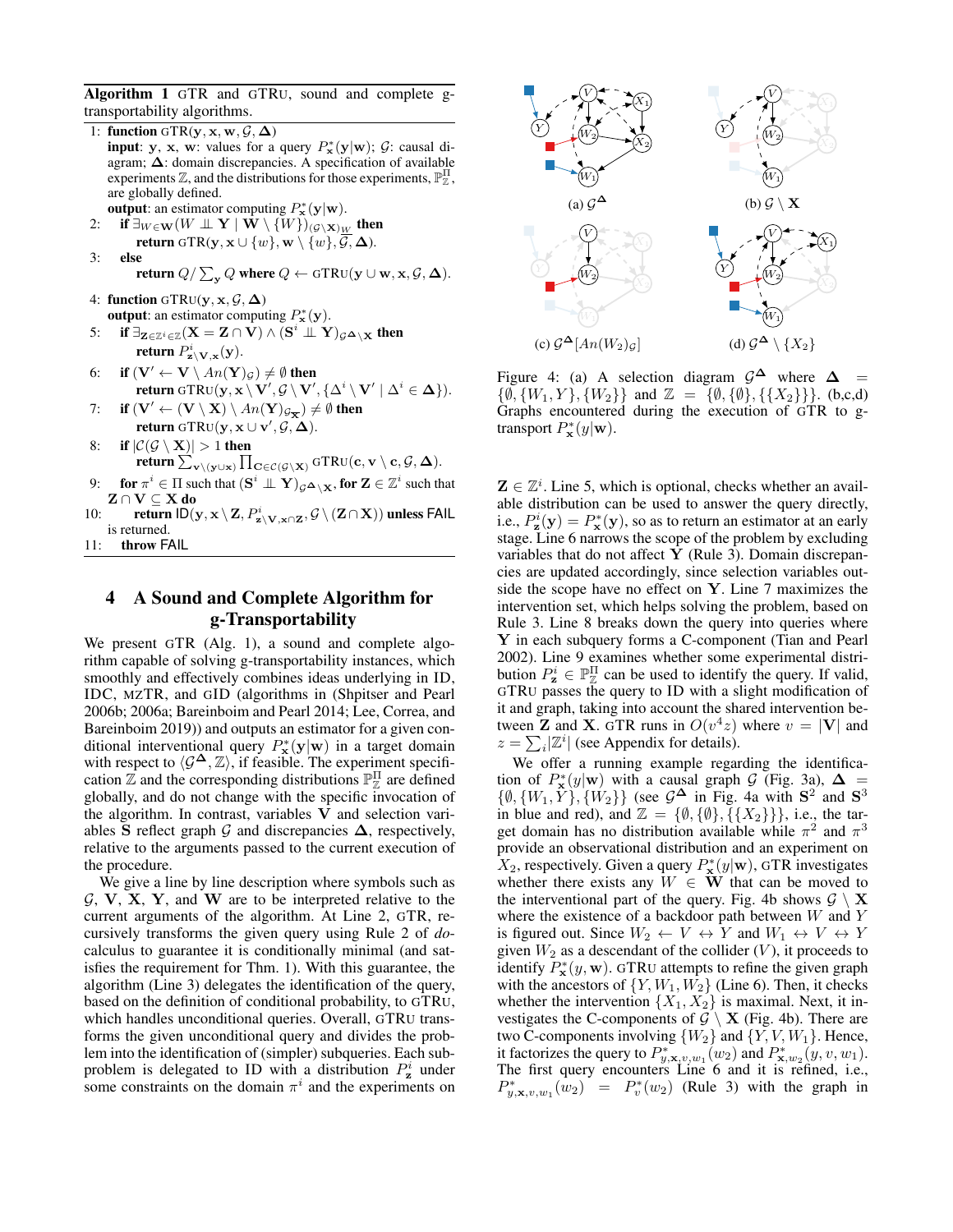Fig. 4c. The query will reach Line 10 since  $\{S_{W_2}\}\subseteq$  ${\bf S}^{-2}$  (Lemma 1) and, eventually, ID identifies  $\tilde{P}^*_{v}(w_2)$  =  $P^2(w_2|v)$ , which corresponds to Rule 2. The second query passes conditions in Lines 5 to 9 since  $(\lbrace Y, V, W_1 \rbrace \perp \!\!\! \perp S_{W_2})$ in  $\mathcal{G}^{\Delta} \setminus \{X_2\}$  (Fig. 4d). Then, it makes use of  $P_{x_2}^3$ , since  $\{X_2\} \subseteq \mathbf{X} \cup \{W_2\}$ , to identify  $P^*_{\mathbf{x},w_2}(y,v,w_1)$ , which corresponds to identifying  $Q_{x_1,w_2}^*(y, v, w_1)$  with  $Q^3 = P_{x_2}^3$  in  $\mathcal{G}^{\mathbf{\Delta}} \setminus \{X_2\}$  (Bareinboim and Pearl 2012a).

#### Theorem 3. GTRU *is sound and complete.*

*Proof.* (soundness) Let a subscript  $\ell$  denote variables and values local to the function. The soundness of the algorithm is partially proved (Lee, Correa, and Bareinboim 2019) excluding the case where distributions from the heterogeneous source domains are utilized. It is sufficient to prove that  $P_{\mathbf{x}_{\ell}}^{*}(\mathbf{y}_{\ell}) = P_{\mathbf{x}_{\ell}}^{i}(\mathbf{y}_{\ell})$  for Lines 5 and 9 where the identification of  $P^*_{\mathbf{x}_\ell}(\mathbf{y}_\ell)$  is delegated to that of  $P^i_{\mathbf{x}_\ell}(\mathbf{y}_\ell)$  with  $P^i_{\mathbf{z}}$  for some  $\mathbf{Z} \in \mathbb{Z}^i$ . By Lemma 1,  $P^*_{\mathbf{x}_{\ell}}(\mathbf{y}_{\ell}) = \tilde{P}_{\mathbf{x}_{\ell}}(\mathbf{y}_{\ell} \mid \mathbf{S} = \mathbf{1}).$ Since  $(\mathbf{S}_{\ell}^i \perp \perp \mathbf{Y}_{\ell})$  in  $\mathcal{G}_{\ell}^{\mathbf{\Delta}_{\ell}} \setminus \mathbf{X}_{\ell}$  implies  $(\mathbf{S}^i \perp \perp \mathbf{Y}_{\ell})$  in  $\mathcal{G}^{\mathbf{\Delta}} \setminus \mathbf{X}_{\ell}$ , the equality  $P_{\mathbf{x}_{\ell}}(\mathbf{y}_{\ell} \mid \mathbf{S} = 1) = P_{\mathbf{x}_{\ell}}(\mathbf{y}_{\ell} \mid \mathbf{S}^{-i} = 1)$ 1) holds true. Therefore, the soundness follows.

(completeness) We show that whenever GTRU fails to gtransport a given query  $P_{\mathbf{x}}^{*}(\mathbf{y})$ , there exists an s-thicket for the given query (Lemma 3). Given that GTRU imposes one more condition  $(\mathbf{S}_{\ell}^i \mathbb{L} \mathbf{Y}_{\ell})$  in  $\mathcal{G}_{\ell}^{\mathbf{\Delta}_{\ell}} \setminus \mathbf{X}_{\ell}$  at Line 9 compared to GID, those qualified experiments  $\mathbf{Z} \in \mathbb{Z}^i \in \mathbb{Z}$  can be considered as experiments conducted in the target domain so that the identification is reducible to GID given  $G$  with the qualified experiments (Lee, Correa, and Bareinboim 2019). Hence, when the algorithm fails to identify the query, there exists a thicket for  $\overline{P}_{\mathbf{x}}^*(\mathbf{y})$  (Thm. 3 (Lee, Correa, and Bareinboim 2019)). If every experiment Z satisfies items (b) and (c) in Def. 4, then the thicket is an s-thicket. Otherwise, we map the existence of a thicket  $\mathcal{T}^{\dagger}$  to that of an s-thicket  $\mathcal{T}$ — it remains to show  $\Delta^i \cap \mathbf{R} \neq \emptyset$  (item (a) in Def. 4). First, there exists an  $\mathbf{R}^\dagger$ -rooted thicket  $\mathcal{T}^\dagger \subseteq \mathcal{G}_\ell$  for  $P^*_{\mathbf{x}_\ell}(\mathbf{y}_\ell)$ , which is also for  $P^*_{\mathbf{x}}(\mathbf{y})$ . Since  $\mathbf{R}^{\dagger} \subseteq An(\mathbf{Y}_{\ell})_{\mathcal{G}_{\ell} \setminus \mathbf{X}_{\ell}} =$  $\mathbf{V}_{\ell} \setminus \mathbf{X}_{\ell}$  and  $\mathcal{G}_{\ell}[\mathbf{V}_{\ell} \setminus \mathbf{X}_{\ell}]$  is a C-component (Line 8), the thicket  $\mathcal{T}^{\dagger}$  with its root set replaced with  $\mathbf{V}_{\ell} \setminus \mathbf{X}_{\ell}$  is a valid thicket. Then, due to Prop. 1 (below), the modified thicket is an s-thicket for  $P_{\mathbf{x}}^{*}(\mathbf{y})$  with respect to  $\langle \mathcal{G}^{\mathbf{\Delta}}, \mathbb{Z} \rangle$ .

**Proposition 1.**  $(S^i \perp \!\!\! \perp Y)_{\mathcal{G}^{\Delta}\setminus \mathbf{X}}$  at Line 9 is equivalent to  $\mathbf{\Delta}^i \cap (\mathbf{V} \setminus \mathbf{X}) = \emptyset.$ 

Corollary 2. GTR *is sound and complete.*

*Proof.* The soundness of GTR follows from the soundness of GTRU (Thm. 3) and Rule 2. Its completeness follows from the completeness of GTRU (Thm. 3) and Thm. 1.  $\Box$ 

Corollary 3. *The rules of do-calculus together with standard probability manipulations are complete for establishing g-transportability of conditional interventional distributions.*

*Proof.* This is due to: (i) Rule 2 of *do*-calculus and the definition of conditional probability under intervention for transitioning a conditional query to an unconditional one; and

(ii) Rule 1 of *do*-calculus to determine whether to utilize the source domains (n.b. the selection variables as a condition as in Lemma 1 is implicit) along with the completeness of *do*-calculus with respect to GID.  $\Box$ 

# 5 Conclusions

We investigated the challenge of learning conditional causal effects through generalizing and synthesizing experimental findings from heterogeneous domains, which unified many threads in the causal identifiability and transportability literature (Tian and Pearl 2002; Shpitser and Pearl 2006b; Huang and Valtorta 2006; Shpitser and Pearl 2006a; Bareinboim and Pearl 2013b; 2013a; 2012a; 2014; Lee, Correa, and Bareinboim 2019). This setting has been called gtransportability (Def. 3). Concretely, we developed a general treatment to the g-transportability problem in two ways — first, as a complete graphical criterion, which leads to a novel parametrization strategy characterizing the gtransportability of any causal query (Lemma 3, Thm. 1, and Thm. 2); second, as an efficient algorithmic procedure (GTR, Alg. 1, Thm. 3, and Cor. 2), which synthesizes quantitative causal knowledge under the guidance of qualitative and transparent assumptions encoded as a causal graph. Further, we proved that Pearl's *do*-calculus is complete for this task (Cor. 3). We hope these new analytical tools can help lower the barrier for the broader research community to advance science through collaborative synthesis of shared datasets and knowledge (Perrino et al. 2013; Pearl and Mackenzie 2018).

### Acknowledgments

This research is supported in parts by grants from NSF IIS-1704352, and IIS-1750807 (CAREER), IBM Research, and Adobe Research.

#### References

Bareinboim, E., and Pearl, J. 2012a. Causal inference by surrogate experiments: z-identifiability. In *Proceedings of the Twenty-Eighth Conference on Uncertainty in Artificial Intelligence*, 113–120. Corvallis, OR: AUAI Press.

Bareinboim, E., and Pearl, J. 2012b. Transportability of causal effects: Completeness results. In *Proceedings of The Twenty-Sixth Conference on Artificial Intelligence (AAAI 2012)*, 698–704.

Bareinboim, E., and Pearl, J. 2013a. Causal transportability with limited experiments. In *Proceedings of the Twenty-Seventh National Conference on Artificial Intelligence (AAAI 2013)*, 95–101. Menlo Park, CA: AAAI Press.

Bareinboim, E., and Pearl, J. 2013b. Meta-transportability of causal effects: A formal approach. In *Proceedings of the Sixteenth International Conference on Artificial Intelligence and Statistics*, 135–143. JMLR W&CP 31.

Bareinboim, E., and Pearl, J. 2014. Transportability from multiple environments with limited experiments: Completeness results. In *Advances in Neural Information Processing Systems 27*. Curran Associates, Inc. 280–288.